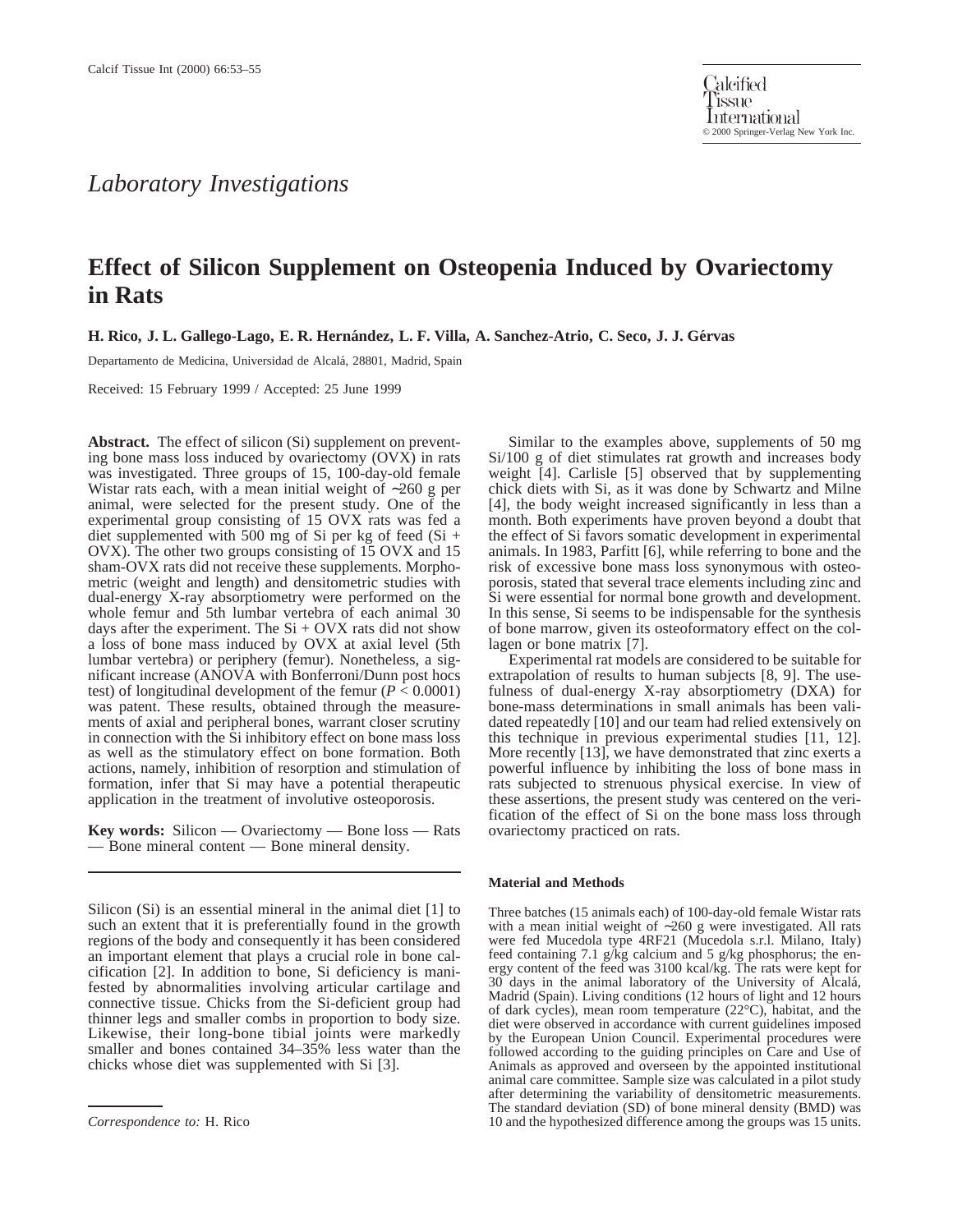**Table 1.** Group characteristics of three groups of rats

|                               | OVX                        | Sham-OVX         | $Si + OVX$            |
|-------------------------------|----------------------------|------------------|-----------------------|
| n                             | 15                         | 15               | 15                    |
| Initial weight (g)            | 257                        | 258              | 269                   |
|                               | ± 14                       | ± 17             | ± 21                  |
| Final weight (g)              | 321                        | 293              | 363                   |
|                               | $+20$                      | $\pm 16^{\rm a}$ | ± 36                  |
| Femur length (mm)             | 33.4                       | 34.1             | 34.2                  |
|                               | $\pm 0.7^{\rm a}$          | $\pm$ 0.8        | $\pm$ 0.7             |
| Femur (mg)                    | $+44^{\rm a}$              | 701              | 738                   |
|                               | 649                        | $+46$            | $+62$                 |
| F-BMC (mg)                    | $+31^{\rm a}$              | 344              | $\pm$ 30 <sup>b</sup> |
|                               | 295                        | $+13$            | 375                   |
| $F-BMC/FW$ (mg/g)             | $0.92 \pm 0.07^{\text{a}}$ | $1.18 + 0.07$    | $1.04 + 0.08$         |
| $F-BMD$ (mg/cm <sup>2</sup> ) | $0.11 \pm 0.010^a$         | $0.12 \pm 0.008$ | $0.12 \pm 0.006$      |
| Vertebra (mm)                 | 6.2                        | 6.1              | $\pm$ 0.5             |
|                               | $\pm$ 0.6                  | $\pm$ 0.4        | 6.2                   |
| Vertebra (mg)                 | $\pm 25^{\rm a}$           | ± 20             | ± 22                  |
|                               | 207                        | 241              | 251                   |
| $V-BMC$ (mg)                  | $\pm 16^{\rm a}$           | 113              | 106                   |
|                               | 79                         | ± 13             | ± 15                  |
| V-BMD $(mg/cm2)$              | $+ 9^a$                    | 112              | 111                   |
|                               | 101                        | $\pm$ 8          | $\pm$ 8               |

<sup>a</sup> *P* < 0.0001 vs others b *P* < 0.005 vs sham-OVX according to ANOVA with Bonferroni/Dunn post hocs test

Alpha risk was found to be 0.05 and beta risk was 0.20 for a two-sided control. The number of animals in each group was established according to the formula  $nc = ne = 2(Za + Zb)2s2/D2$ , where  $nc =$  number of animals in the control group;  $ne =$  number of animals in the experimental group;  $s = SD$ ;  $D =$  difference to be detected.

The rats were randomly integrated into three groups based on their body weight. Those with highest and lowest weight were alternatively incorporated into one of the groups, so that at the end of the randomization the mean body weight of each group was easily comparable. All of the 45 animals were anesthetized intraperitoneally with ketamine hydrochloride (10 mg/kg) and acepromazine (3 mg/kg), their abdomens were shaved, and the skin was cleaned with 70% ethanol and povidoneidone (Betadine) solution. A longitudinal midline incision was made in the subumbilical region to expose the rectus abdominous muscle and the abdominal cavity. The urinary bladder was retracted and the uterine horns were identified. The ovarian arteries were ligated and bilateral ovariectomy (OVX) was performed in 30 animals; in the remaining 15 rats the ovaries were exposed but not excised (sham-OVX). In all the other animals the abdominal musculature was sutured and the skin was closed with staples.

The experimental groups of OVX rats were fed the common diet supplemented with an additional 50 mg Si/100 g of diet (500 ppm) as sodium metasilicate (Na2SiO3-9H2O) (OVX + Si group). A group of 15 OVX rats and the group of 15 sham-OVX rats did not receive the above supplements. The water consumption, body weight, and food intake were measured twice a week in sham-OVX rats with the same amount of food given to ovariectomized animals (pair feeding) to avoid hyperphagia and overweight associated with ovariectomy.

### *Morphometric and Densitometric Studies*

At the conclusion of the 30-day experiment, the rats were sacrificed by exsanguination from the abdominal aorta after being anesthetized with 4 mg/100 g body weight of sodium pentothal. Success of ovariectomy was confirmed at necropsy by failure to detect ovarian tissue and by observing marked atrophy of the uterine horns. The rat femurs and 5th lumbar vertebrae were dissected and soft tissue was removed. Femoral and vertebral length were measured with a caliper and bones were weighed on a precision balance. The bone mineral content (BMC) and BMD of the whole femur (F-BMC mg and F-BMD mg/cm<sup>2</sup>) and 5th lumbar vertebra (V-BMC mg and V-BMD mg/cm2 ) were measured separately. Because of the influence of weight on bone mass [11], femur BMC was corrected for the animals final body weight (femur BMC/FW mg/g). As in our earlier studies [11–14], we have relied on DXA (Norland XR-26, Norland Co., Fort Atkinson, Wisconsin, USA). Our coefficients of variation (CV) for the current measurements, determined by six separate measurements done on three rat femurs and 5th vertebras at intervals of 3–4 days were 0.8% and 0.7%, respectively. The instrument was calibrated daily.

#### *Statistical Studies*

Descriptive statistics are presented as mean  $\pm$  SD. The normal distribution of data was confirmed by calculating skew and kurtosis before applying standard tests. The studied parameters (continuous variables) in each group (nominal variables) were compared using analysis of variance (ANOVA) and covariance to determine the effects of nominal variables; data were analyzed by ANOVA with a post hoc test of differences among groups using the Bonferroni/ Dunn test. A minimum *P*-value of 0.005 was the necessary condition for statistical significance. Data were processed on a Macintosh computer using the StatView 4.02 statistical package (Abacus Concepts, Berkeley, CA, USA).

## **Results**

Group characteristics (number, baseline, and final body weight, anthropometric data, etc.) are summarized in Table 1. As it can be observed, the initial weight did not differ among the three rat groups, but it had increased significantly in the OVX and Si+OVX groups at the end of the study when compared with the sham-OVX ( $P < 0.0001$ ) group. The femur length (mm) and its weight had decreased in the OVX group contrary to the other two groups  $(P < 0.0001)$ . A similar change was observed for F-BMC mg, V-BMC mg, F-BMD mg/cm<sup>2</sup>, V-BMD mg/cm<sup>2</sup> as well as in vertebral weight and F-BMC/FW mg/g (*P* < 0.0001 in all). Subsequently, the only parameters where no differences were observed were the length or height of the 5th lumbar vertebra as studied.

#### **Discussion**

Our results showed that Si inhibits the loss of bone mass in rats subjected to OVX and that it promotes the longitudinal growth of long bones, in this case, the femur. On the other hand, Si incremented corporal mass by 11.5%. It was shown that OVX induces a deficit of longitudinal growth in bones